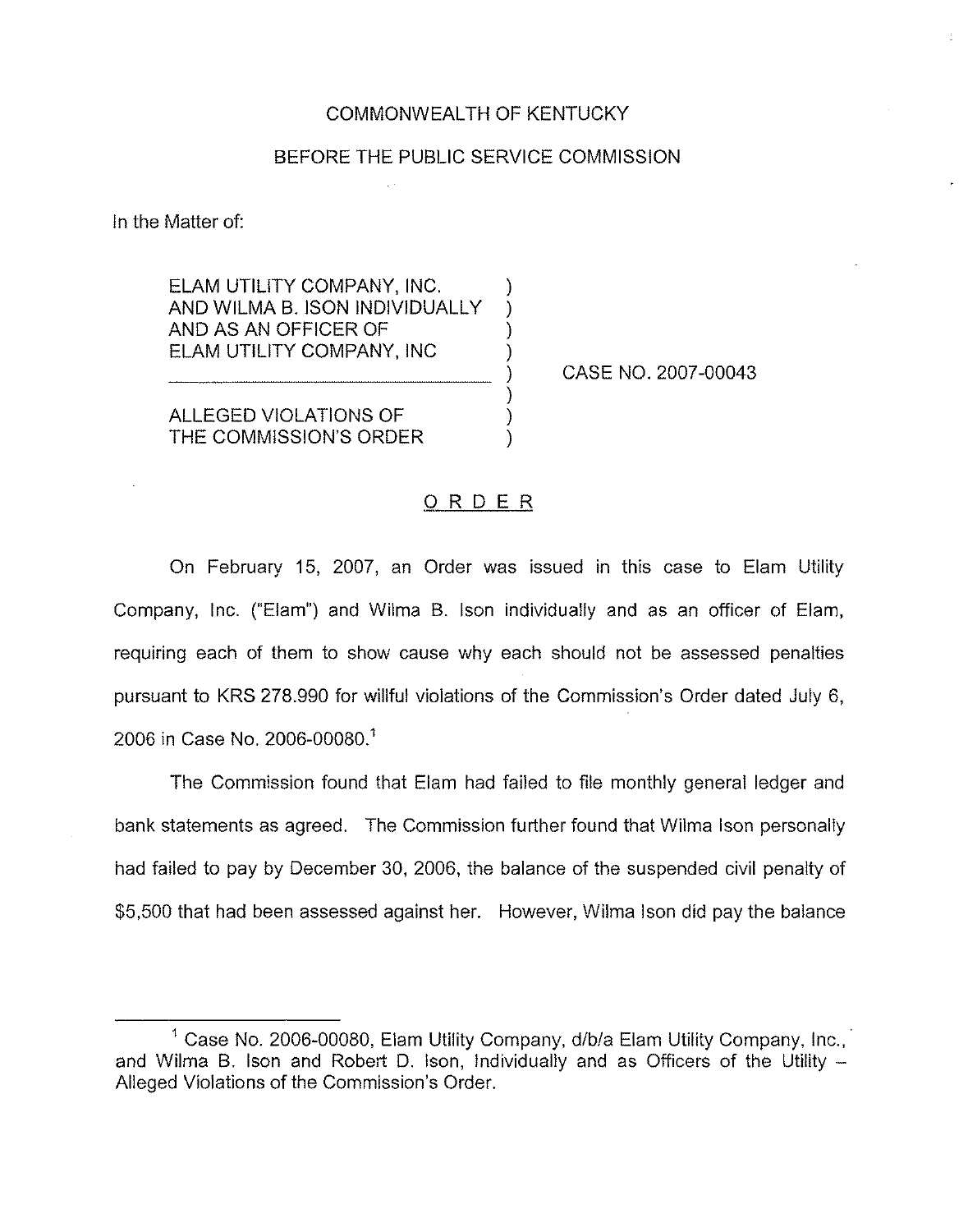of the suspended penalty on February 21, 2007 and Elam did file the required documents at an informal conference on March 22, 2007. Elam had previously paid its civil penalty of \$7,500 on October 19, 2006.

Elam, Wilma B. Ison, and Commission Staff entered into negotiations and a Settlement Agreement was entered into between Elam, Wilma B. Ison, and Commission Staff in this case. In reviewing the Settlement Agreement and the record, the Commission makes the following findings:

1. Wilma B. Ison failed to timely pay the balance of the suspended penalty by December 30, 2006 as stipulated in the Settlement Agreement in Case No. 2006- 00080.

2, Elam failed to timely file its general ledger and bank statements with the Commission as stipulated in the Settlement Agreement in Case No. 2006-00080.

3. Elam and Wilma B. Ison each waive a formal hearing of all issues in this case.

4. The Settlement Agreement entered into between Commission Staff and Elam and Wilma Ison, individually and as president of Elam, is in accordance with the law, does not violate any regulatory principle, results in a reasonable resolution of this case, and is in the public interest,

iT IS THEREFORE ORDERED that:

1. The Settlement Agreement dated April 25, 2007 is incorporated into this Order as if fully set forth herein and is attached hereto as Appendix A.

2. The terms and conditions set forth in the Settlement Agreement are adopted and approved.

-2- Case No. 2007-00043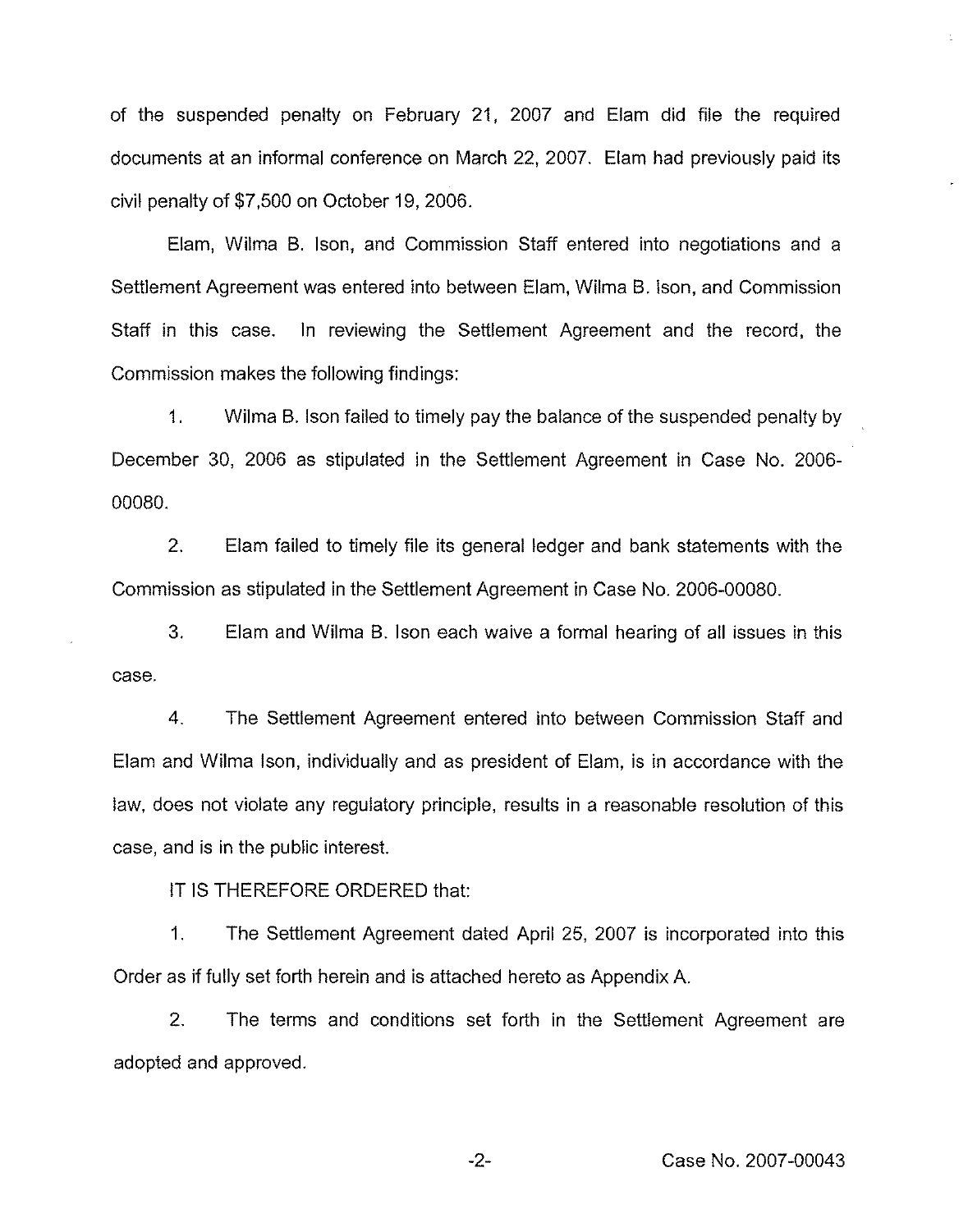3. Elam is assessed a civil penalty of \$2,500, with \$1,250 to be paid within 30 days after the date of this Order. The balance of \$1,250 is to be suspended until July 6, 2008 with the provision that if no further violations occur, the \$1,250 suspended penalty is to be forgiven. Payment is to be made by cashier's check payable to "Kentucky State Treasurer," and mailed or delivered to the Office of the General Counsel, Public Service Commission of Kentucky, 211 Sower Boulevard, Post Office Box 615, Frankfort, Kentucky 40602.

4. Elam shail file a GCA quarterly hereafter under the terms of its tariff.

5. Elam shall file a copy its general ledger and bank statements, on or before the 30<sup>th</sup> of each month through July 6, 2008.

6. Wilma B. Ison, individually is assessed a civil penalty of \$5,000, with \$2,500, to be payable three months after the date of this Order. The balance of the civil penalty being \$2,500 to be suspended until July 6, 2008 at which time, if no further violations have occurred, the balance will be forgiven. Payment is to be by cashier' check payable to "Kentucky State Treasurer," and mailed or delivered to the Office of the General Counsel, Public Service Commission of Kentucky, 211 Sower Boulevard, Post Office Box 615, Frankfort, Kentucky 40602.

7. Upon the timely payment by Elam and Wilma B. Ison, of the penalties, this case shall be closed and removed from the Commission's docket without further Order of the Commission.

 $-3-$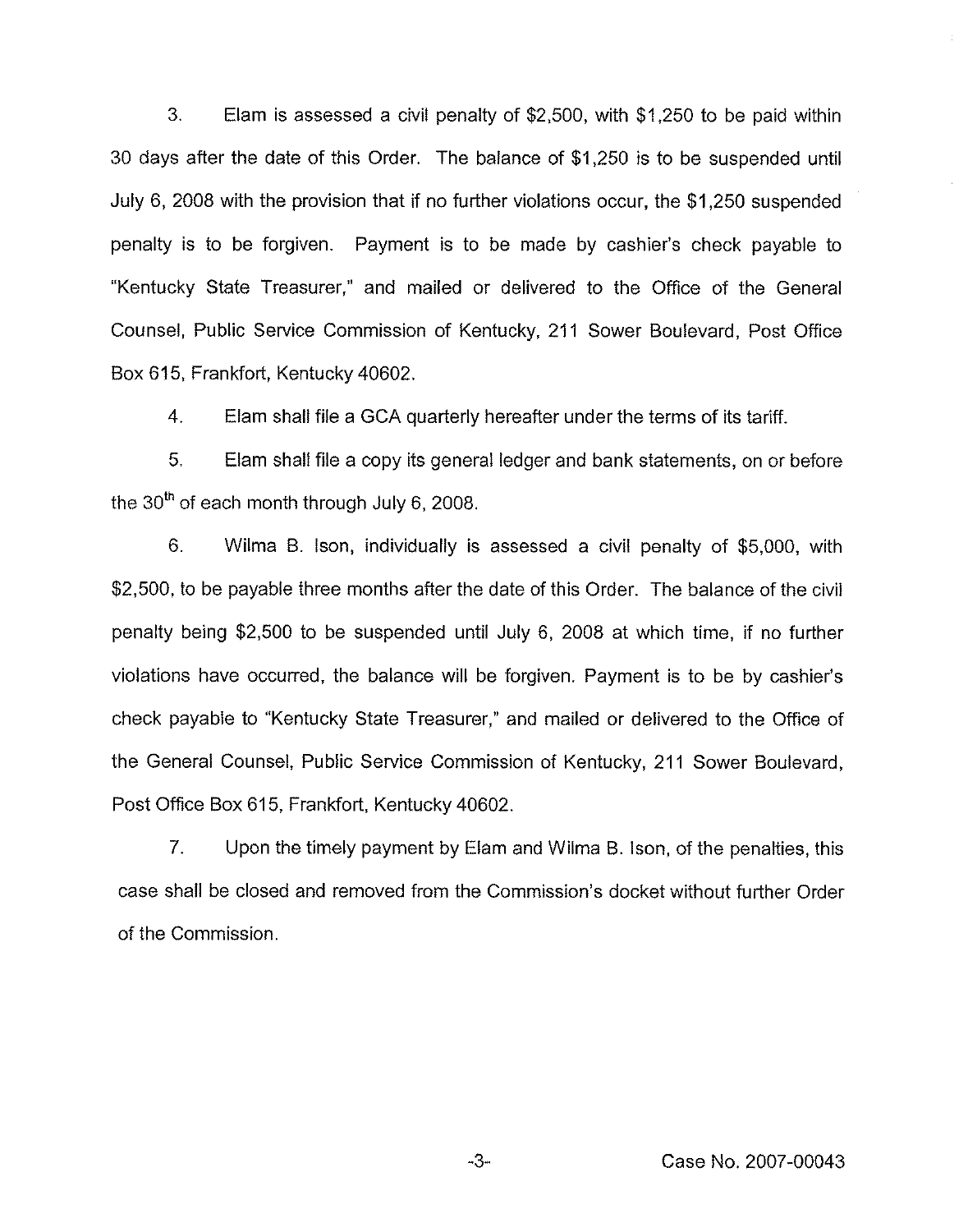Done at Frankfort, Kentucky, this 3rd day of May, 2007.

 $\ddot{\phantom{a}}$ 

By the Commission

 $\frac{1}{40}$ 

**ATTES** Executive Director

Case No. 2007-00043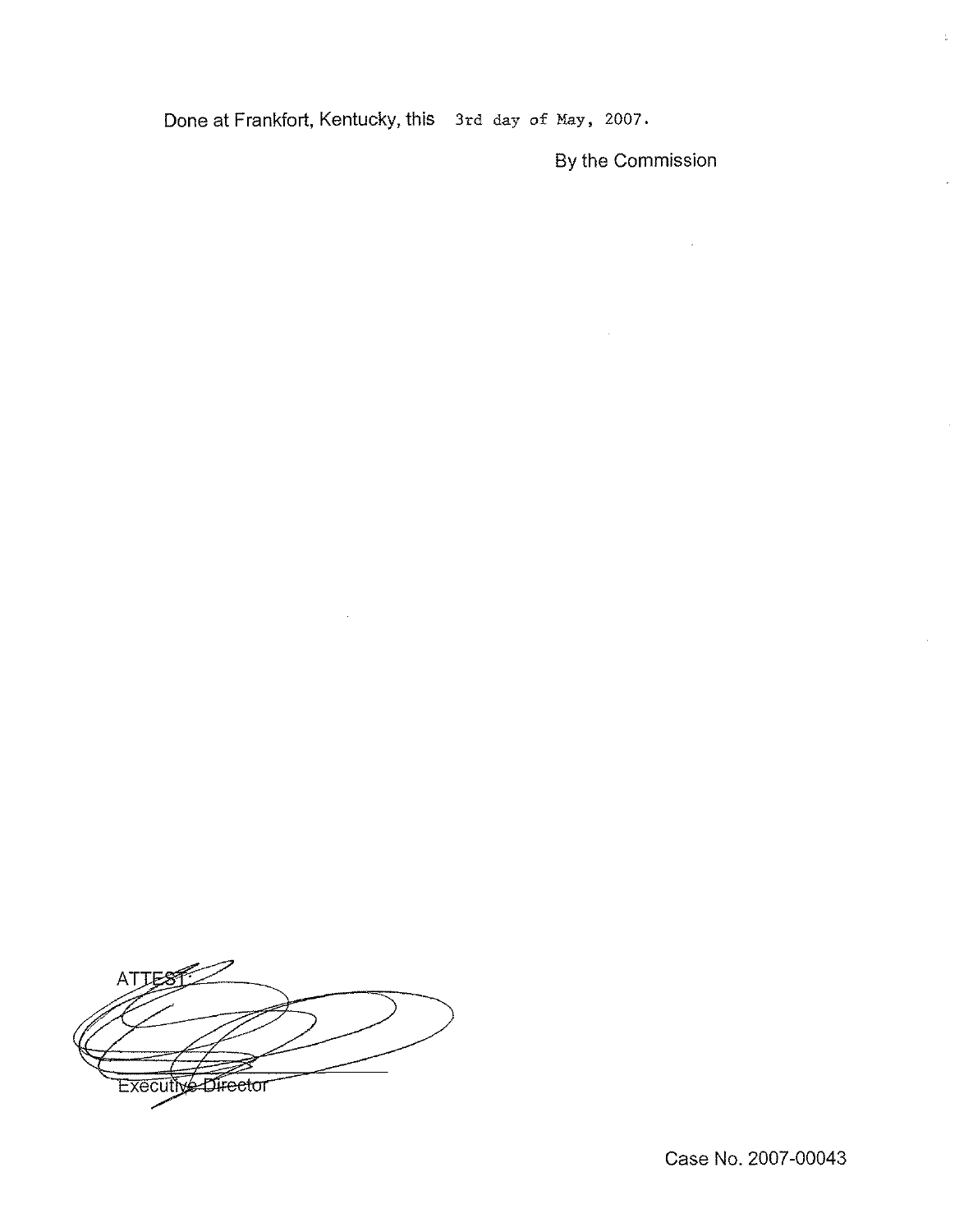# APPENDIX A

 $\sim$ 

 $\mathcal{A}^{\mathrm{c}}$  .

# APPENDIX TO AN ORDER OF THE KENTUCKY PUBLIC SERVICE COMMISSION IN CASE NO. 2007-00043 DATED May 3, 2007.

 $\sim 10^6$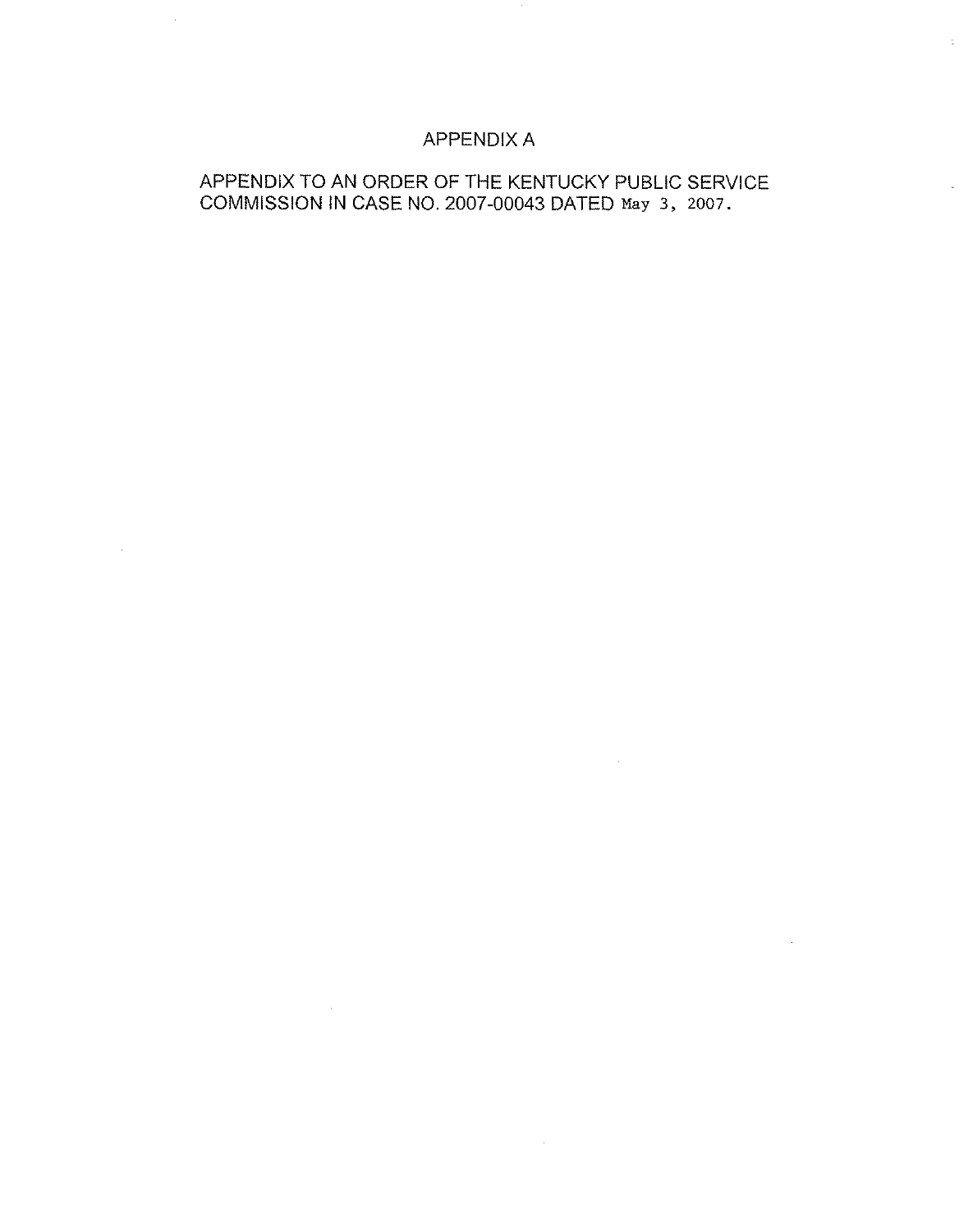## COMMONWEALTH QF KENTUCKY

# BEFORE THE PUBLIC SERVICE COMMISSION

)

) ) )

In the Matter of:

RECEVED APR 2 5 2007

PUBLIC SERVICE<br>COMMISSION

ELAM UTILITY COMPANY, INC. AND WILMA B. ISON INDIVIDUALI Y AND AS AN OFFICER QF ELAM UTILITY COMPANY, INC

) CASE NO. 2007-00043

ALLEGED VIOLATIONS OF THE COMMISSION'S ORDER

### SETTLEMENT AGREEMENT

THIS AGREEMENT is made and entered into this  $25$  and ay of April, 2007, by and between the STAFF OF THE PUBLIC SERVICE COMMISSION OF KENTUCKY {"Commission Staff') and ELAM UTIUTY COMPANY, INC. {"Elam") and Wilma B. Ison, individually and as an officer of Elam.

### WITNESSETH:

WHEREAS Elarn operates a natural gas distribution system in Morgan and Wolfe counties, Kentucky, and is subject to Commission jurisdiction pursuant to KRS 278.040; and

WHEREAS Elam's only corporate officer is Wilma B. Ison, President;

WHEREAS Elam, in Case No. 2006-00080, agreed to pay by September 30, 2006, the total suspended civil penalty of 67,500 which was assessed against it. Wilma Ison, personally and as President of Elarn, agreed to pay by December 30, 2006 the balance of the suspended civil penalty cf \$5,500 that had been assessed against her. It was further agreed that, as part of the settlement, Elam would continue to file with the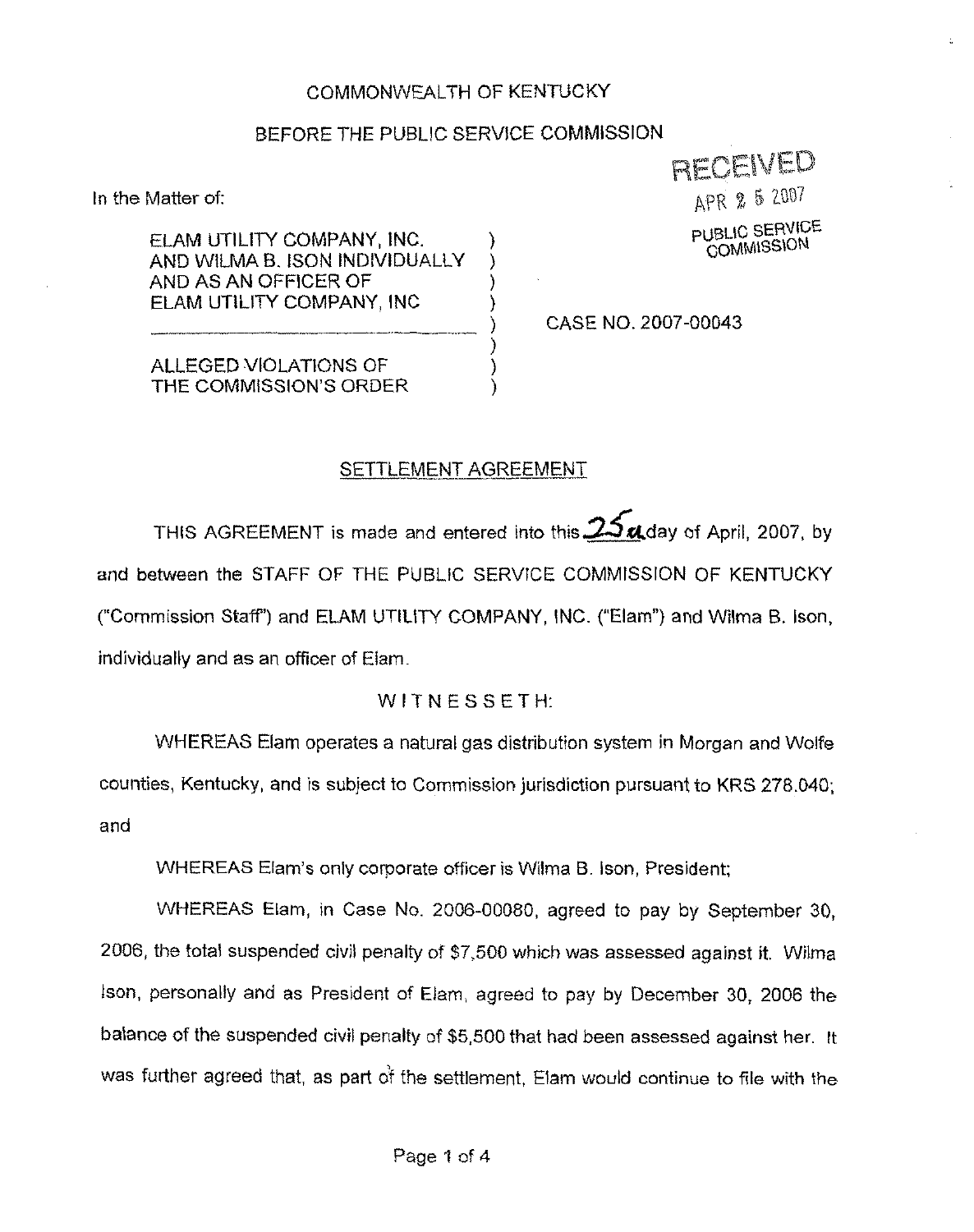Commission its general ledger and bank statements on or before the 30th of each month for two years from the Order date of July 6, 2006;

WHEREAS, on February 15, 2007, an Order was issued in this case to Elarn and Wilrna B. Ison, individually and as an officer of Elam, requiring each of them to show cause why each should not be assessed penalties pursuant to KRS 278.990 for willful violations of the Commission's Order dated July 6, 2006;

WHEREAS an informal conference was held on March 22, 2007 between the parties and Commission Staff for the purpose of discussing the issues and of entering into a Settlement Agreement through compromise to settle the proceeding herein;

WHEREAS the suspended penalty assessed against Elam was paid on October 19, 2006, and the suspended penalty assessed against Wilma B. Ison was paid on February 21, 2007;

WHEREAS, at an informal conference on March 22, 2007, Eiam and Wilma B. lson stated that Elam had failed to timely file the general ledger and bank statements and that Wilrna B. lson had failed to make timely payments of the assessed penalties; and

WHEREAS, during the conference, Elam filed a general ledger and bank statements showing activity from September 2006 through February 2007;

NOW, THEREFORE, Elarn, Wilrna B. lson, and Commission Staff agree that:

1. Elam acknowledged that it is in violation of the Commission Order of July 6, 2006. Elam agrees to be assessed a civil penalty of \$2,500, with \$ 1,250 to be paid within thirty days after the date of an Order of the Commission approving this settlement. The balance of \$1,250 is to be suspended until July 6, 2008 with the provision that if no further violations occur, the \$1,250 suspended penalty is to be forgiven.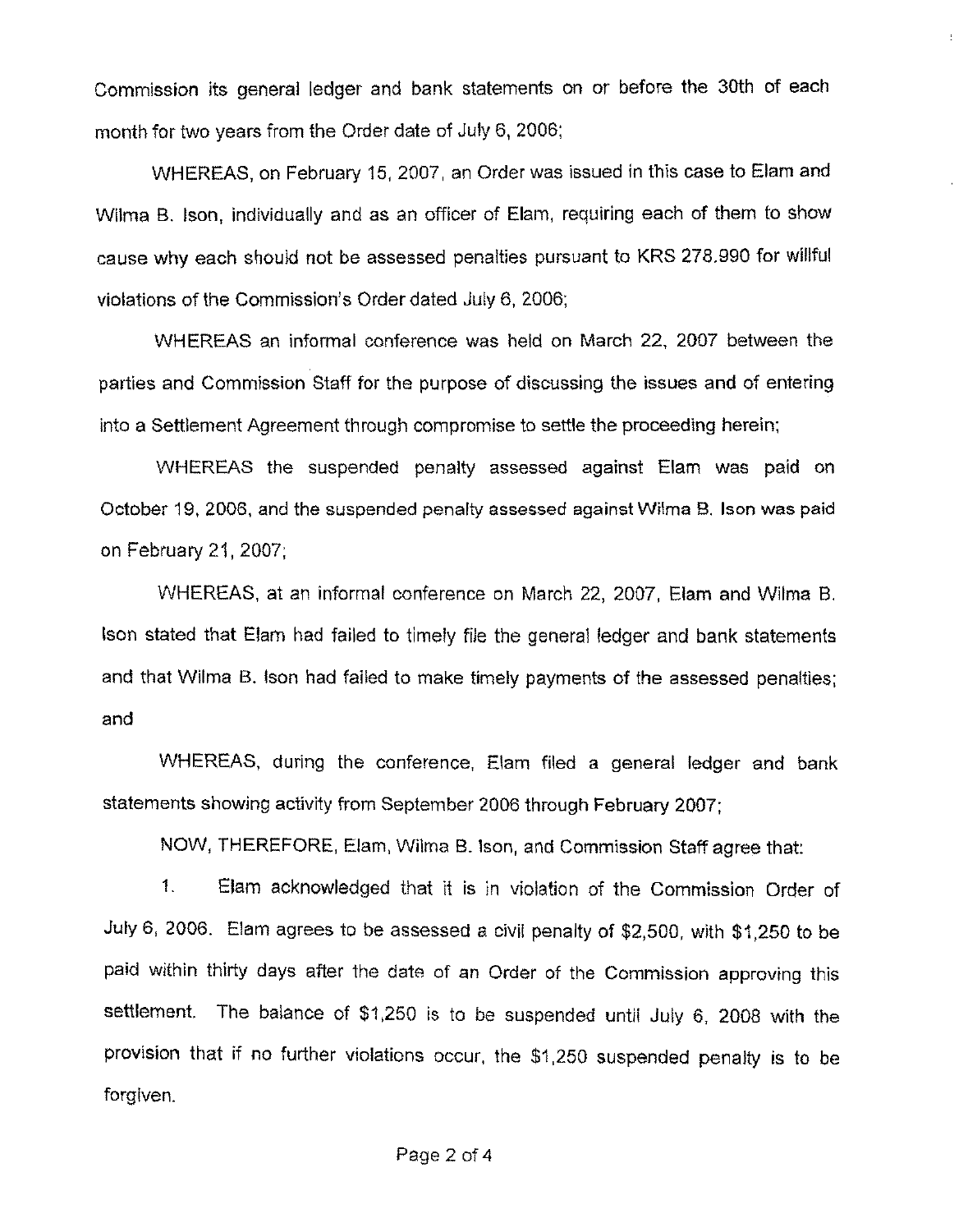2. Wiima lson, as President of Elam, acknowledged that she is in violation of the Commission Order of July 6, 2006. Wilma Ison agrees to be assessed a civil penalty of \$5,000, with \$2,500 to be payable three months after the date of an Order of the Commission approving this settlement. The \$2,500 balance of the civil penalty is to be suspended until July 6, 2008, at which time, if no further violations have occurred, the balance will be forgiven.

3, Elam and Wilma B. lscn each waive a formal hearing of all matters in this case.

4. Elam and Wilrna B, lson both agree to timely file Eiam's Gas Cost Adjustment ("GCA"}as set out in its tariff. However, if Elam experiences difficulties, it will contact Commission Staff for assistance and direction prior to the due date of the GCA.

5. Elam and Wilma B. ison both agree that Elam will continue to file with the Commission a copy of its general ledger and bank statements on or before the 30th of each month through July 6, 2008.

6. This Agreement is subject to the acceptance of and approval by the Public Service Commission.

7. lf the Public Service Commission fails to accept and approve this Settlement Agreement in its entirety, this proceeding shall go forward, and neither the terms of this Settiement Agreement nor any matters raised during settlement negotiations shall be binding on or be construed against Wilrna B. leon or Elam or Commission Staff.

8. Commission Staff shall recommend to the Public Service Commission that this Settlement Agreement be accepted and approved.